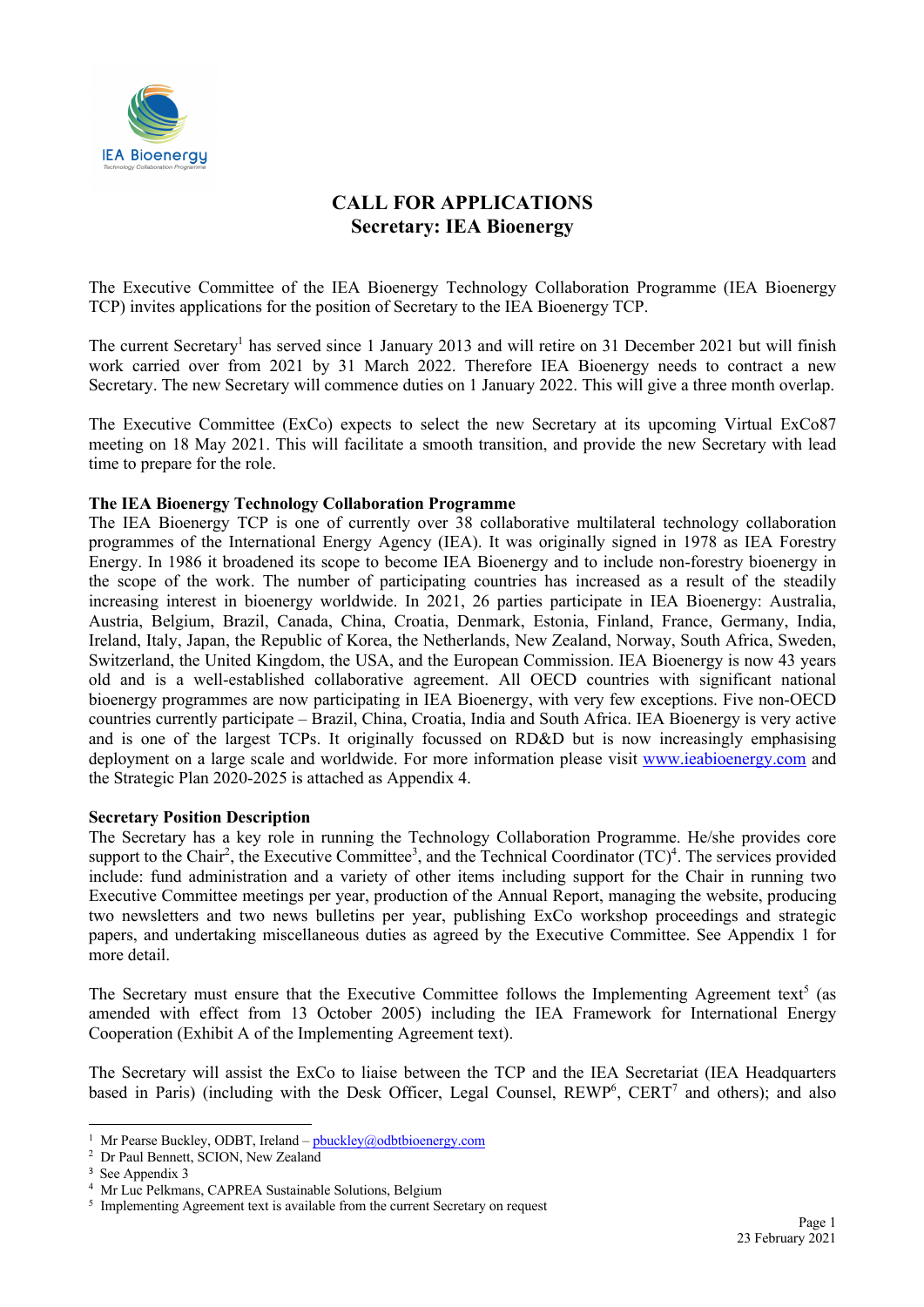

between the ExCo and individual Member Countries, Operating Agents, and Task Leaders. A key role is to guide the Task Leaders and Operating Agents in financial and administrative issues. Another role is to assist the Chair in profiling the Technology Collaboration Programme and inducting new Members.

The Secretary shall carry out his/her functions under the supervision of the Executive Committee and especially the Chair. The Secretary is a member of the Executive Committee in an advisory capacity with no voting rights. He/she must provide a timely and dedicated service to IEA Bioenergy during the term of the appointment. Flexibility in hours and schedule is a requirement. **Although the position of Secretary is a part-time one, it should take precedent over any other work commitments the applicant may have.**

### **Extent of work and time period**

The expected yearly amount of work is approximately 1,000 hours. The applicant is expected to state an hourly rate for the work. The contract period for the service is three years, with a possibility of extension – any decision to extend the contract rests solely with IEA Bioenergy. The contract letter for the new Secretary will include a clause that the appointment is subject to satisfactory performance. From time-to-time the Secretary will be expected to discuss progress and effectiveness of the role with the Chair and to make any changes required.

The contract will begin on 1 January 2022. This will allow for a three month overlap during which time the existing Secretary would finish work carried over from 2021, viz. ExCo88 meeting minutes, Annual Report, December Newsletter, and the Audit of the ExCo Secretariat Fund for 2021.

### **Position Specification**

English is the working language of the IEA Bioenergy TCP. The appointee should have excellent English oral and writing skills. A strong technical background in the bioenergy sector and proven skills and experience in coordination and leadership are essential. Experience with science editing and publication would be a major advantage. A good understanding of the Executive Committee and Task Leaders role within IEA Bioenergy would be desirable, along with the ability to work with all components of IEA Bioenergy. The appointee must also be available to undertake work at short notice and have the ability to produce quality outputs under pressure to meet deadlines.

# **Qualifications**

The Secretary must have specific skills and experience to perform the role. Each application will be evaluated against the following criteria:

- Financial and administrative management skills. Financial and administrative management are the key roles of the secretary, so experience in these fields is highly important
- Coordination skills and experienced in working at international level. The candidate should have excellent coordination skills, and a good sense of diplomacy in dealing with representatives from many nations; he/she should have clear leadership and networking skills, and demonstrated initiative ('selfstarter')
- Excellent command of the English language is required spoken skills and writing/editorial skills.
- Familiarity with the workings of IEA Bioenergy and technical understanding of the area; a good working knowledge of the IEA organisation (https://www.iea.org/)
- Familiarity with communication tools (website hosting, social media, newsletters)
- Hourly rate

It is expected that the Secretary will provide all equipment necessary to carry out the work and to have his/her own office and storage capacity for archive material and publications. He/she must also be able to be

<sup>6</sup> REWP – Renewable Energy Working Party

<sup>7</sup> CERT – Committee on Energy Research and Technology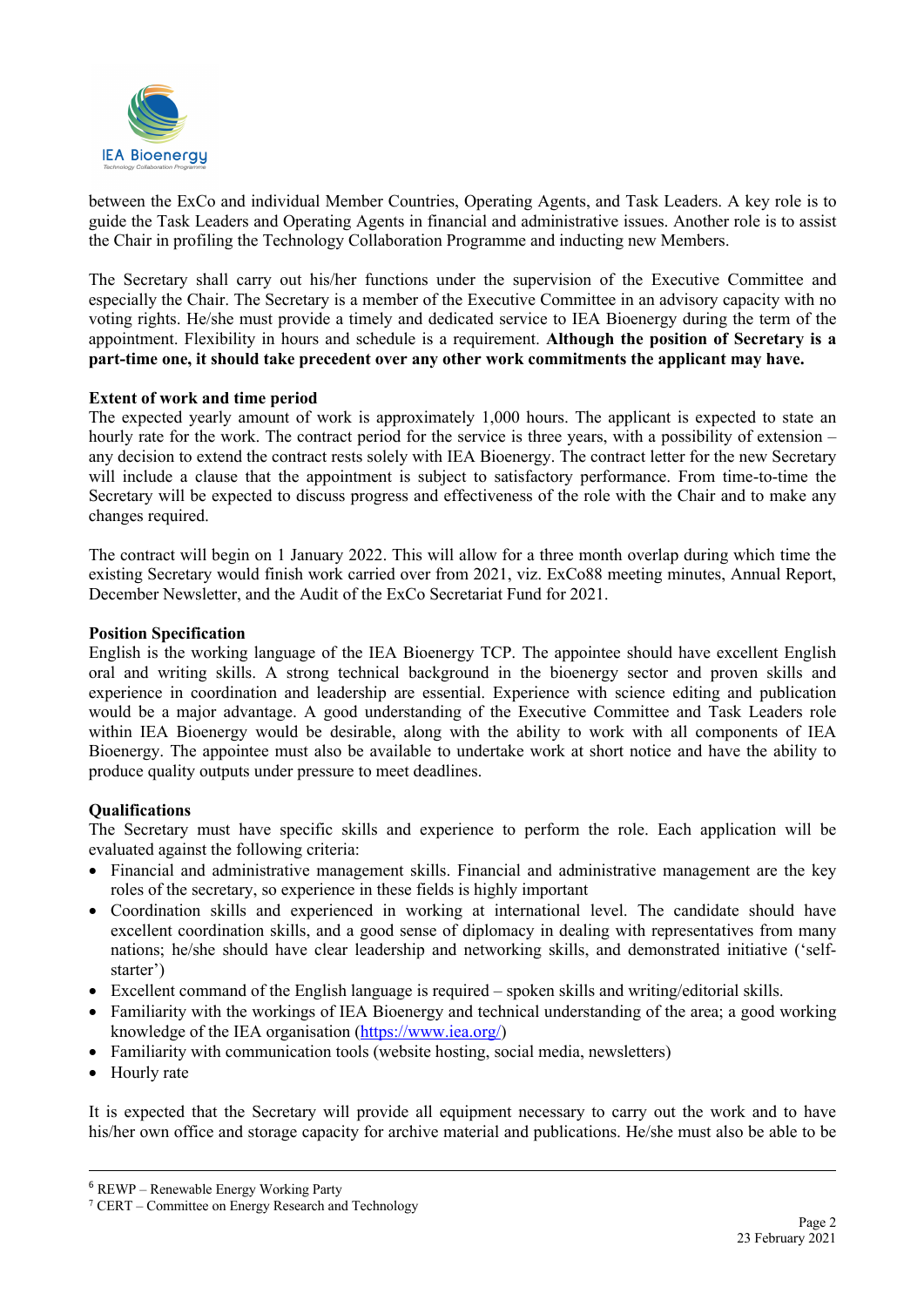

a party to a contract on behalf of the IEA Bioenergy TCP through their company or organisation. The application must come from a Member Country of IEA Bioenergy and be known to the relevant ExCo Member (see Appendix 3). If the Applicant is already involved with the IEA Bioenergy TCP there must be no potential for conflict of interest – this should be stated in the application.

### **Application Process**

Applicants should submit the following to the Secretary (pbuckley@odbtbioenergy.com), by **Tuesday 30 March 2021**:

- a Curriculum Vitae (Resume)
- a letter explaining why they believe they are suitable for appointment as well as any other information they consider of importance for the selection. The letter should state a tendered hourly rate in US dollars (which includes all overheads and taxes such as VAT, GST etc.) and which will be the basis of payment for the successful applicant.
- An indicative 'Secretariat' budget in US\$ according to Appendix 2
- the names and contacts of up to three references

### **Appointment Process**

Evaluation of the applications will be made by an Executive Committee subcommittee. By 20 April a short list (three candidates) will be selected and invited by the Chair to attend the ExCo87 Virtual meeting on 18 May, to make a presentation to the Executive Committee. After the presentations by the short-listed candidates, the Members will vote (majority decision) for the new Secretary. The selected candidate will then finalise contractual details with the Chair, following which the current Secretary will draft a contract letter to be signed by the appointee and the Chair of IEA Bioenergy.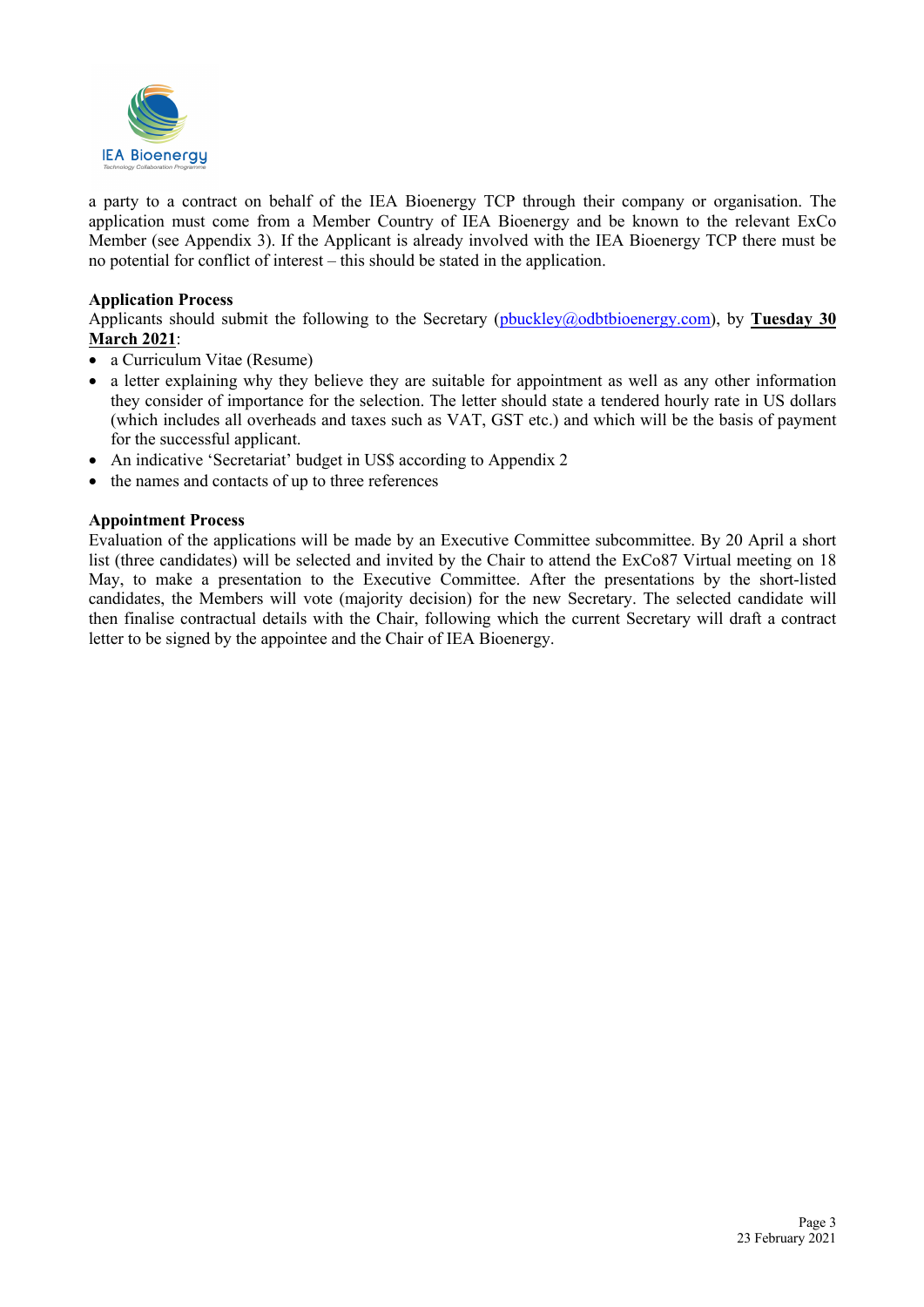

# **Secretary Job Description**

# **Fund Administration**

The currency for the whole of IEA Bioenergy is US dollars. The new Secretary will need to open a US currency bank account to be active from 1 January 2022. This account should be interest bearing. The current Secretary operates a 'double signature' system so that transactions, especially withdrawals and transfers, are transparent and checked by a party independent of the Secretary's office. KPMG is retained as an independent auditor for the ExCo Secretariat Fund until 31 December 2021 and will undertake the 2021 audit during February 2022. The Tasks also produce audited accounts. These are prepared according to guidelines specified by the ExCo and managed by the Secretary. Key duties include:

- In January prepare invoices for the Member Countries (approximately 45). Some countries require a significant number of forms to be completed, e.g. USDA in the USA. Some ask for a quotation first, e.g. European Commission. Manage the invoicing and payment process – chase up slow payers.
- Distribution of Task funds received to the Task Leaders, with Strategic Funds deducted.
- Manage the Strategic Fund organise payments as they are due. Monitor and report the uncommitted balance to the ExCo.
- Enter into contracts with third parties on behalf of the IEA Bioenergy TCP (typically 1-2 per year) and manage these contracts
- Record and pay the Technical Coordinator's invoices.
- Reimburse travel expenses of the Chair and others, and also ExCo workshop speakers.
- Organise miscellaneous payments according to ExCo decisions.
- Annual Secretariat Fund Audit: Prepare confirmation letters for the Tasks. Prepare draft cash statement. Finalise the audit statement with the auditor and prepare agenda paper for ExCo approval.

It is envisaged that in February 2022 the existing Secretary will finalise the audit to 31 December 2021 and transfer the audited balance to the new US\$ bank account nominated by the new Secretary. Since the new Secretary will be responsible for all receipts and payments made from the Secretariat Fund from the  $1<sup>st</sup>$ January 2022, the existing Secretary will make an interim transfer of funds to the new Secretary at the beginning of January 2022. The new Secretary is responsible for compliance with national tax requirements.

### **Secretariat Services**

The role of the Secretary involved delivery of the following services.

*IEA Bioenergy TCP*: have an in-depth knowledge of the TCP's Implementing Agreement and respond to clarification queries on all formal procedures. Issue written approval requests for items requiring ExCo approval between ExCo meetings.

*ExCo meetings:* plan with the host Member Country, issue meeting announcements and facilitate registration process, design meeting agenda, call for agenda papers, produce and distribute agenda papers, organise pre-meetings, assist Chair to run meeting including study tour, produce and distribute draft and final minutes, follow up action items.

*Other meetings:* organise and participate in Core Group meetings (typically 8 per year), Communications Team meetings (typically 8 per year) and other working group meetings as required.

*Newsletter (8 pages) –* A newsletter is produced after each ExCo meeting and includes highlights from the meeting, an editorial by the meeting host, an article from one of the Tasks and updates on outputs from the TCP. The Secretary prepares and issues this at the end of June and end of December. Roles include: prompt Task Leaders for contributions (Task Focus and Noticeboard), update events, publications, and contacts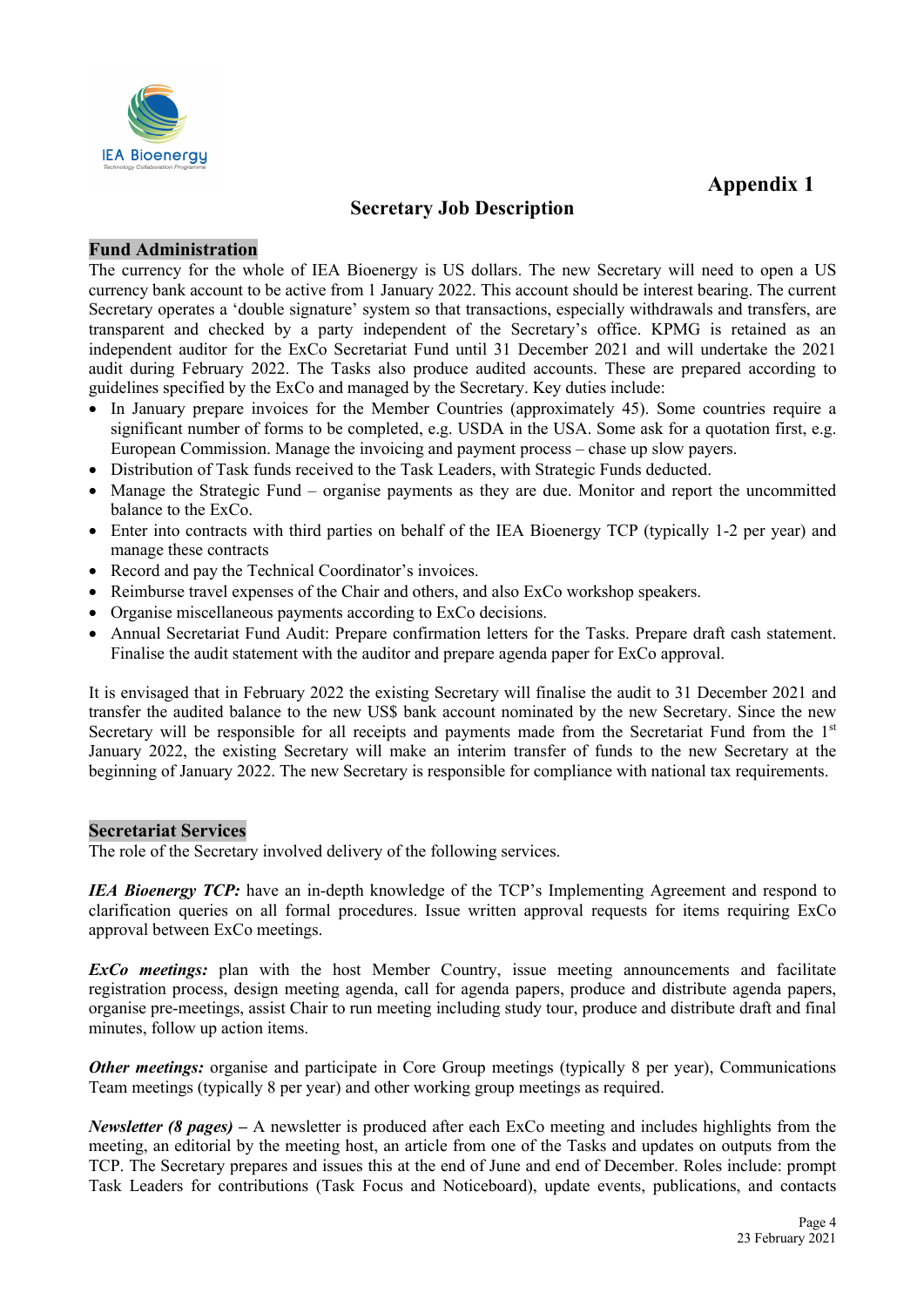

pages, solicit editorial from host Member Country, prepare 'From the Secretariat' pages, source images, edit text, work with designer and publisher, organise electronic and hard copy distribution.

*News Bulletin –* A news bulletin is produced twice per year to summarise the results of ongoing Tasks' work. The Secretary prepares and issues this at the end of March and end of September. Roles include: prompt Task Leaders for contributions, develop content and arrange design and website publication with designer

*Annual Report (120-140 pages):* prompt Task Leaders for Task contributions (Progress in the Tasks and Appendices), solicit 'special feature' article from the Tasks, prepare progress report from the Executive committee, source images, edit text, work with designer and publisher, organise electronic and hard copy distribution.

*Work closely with the Technical Coordinator (TC):* help the TC organise ExCo workshops, receive draft workshop proceedings from the TC, organise editorial review, design and publication, implement distribution of hard copies by courier. Assist the TC in his/her other roles as required. The TCs role is to provide technical support to the Chair to service external requests and to assist the Chair and Operating Agents in coordinating any work related to the Tasks that falls outside the day-to-day management and functioning of the Tasks. In particular to provide a coordinating mechanism between the Tasks and the ExCo and also a link between Tasks for projects where more than one Task is contributing.

*Website:* arrange hosting and webmaster services, maintain Members Area (web users, contact details, meeting documents, etc.), add events, update Task information, and add publications. Reply to questions from the 'contact us' feature on the website and seek input from the Task Leaders where appropriate.

*IEA Headquarters:* prepare new Annex documents at the start of each Triennium, prepare a Status Report for REWP after each ExCo meeting; and prepare an End of Term report at the end of each triennium. Prepare annual briefings for the 1<sup>st</sup> quarter meetings of REWP (with input from the Task Leaders) and EUWP<sup>8</sup> (with input from the Core Group<sup>9</sup>) and forward to IEA Headquarters. Respond to miscellaneous requests from IEA and other international organisations, in coordination with the Core Group as necessary.

*Strategic publications (20-24 pages):* receive drafts from the authors, organise editorial review, design and publication. Organise electronic and hard copy distribution.

*Tasks' publications:* On request from Task Leaders, provide ISBN numbers for Tasks' publications and maintain a record of all IEA Bioenergy publications with ISBN numbers.

*Biomass and Bioenergy Updates:* prepare these for publication and send to Elsevier.

*Correspondence:* respond to emails directed to the Secretary (on average around 15-20 per day). Provide information / documents as requested.

*New members:* Answer membership queries from around the world from those who seek to join or interface with IEA Bioenergy. Prepare information material / invitation letters for potential new members. Support new members through the joining process.

<sup>8</sup> EUWP – End Use Working Party

<sup>&</sup>lt;sup>9</sup> Core Group is composed of the Chair, Vice-chairs, past Chair, Head of Communications Team, Technical Coordinator and Secretary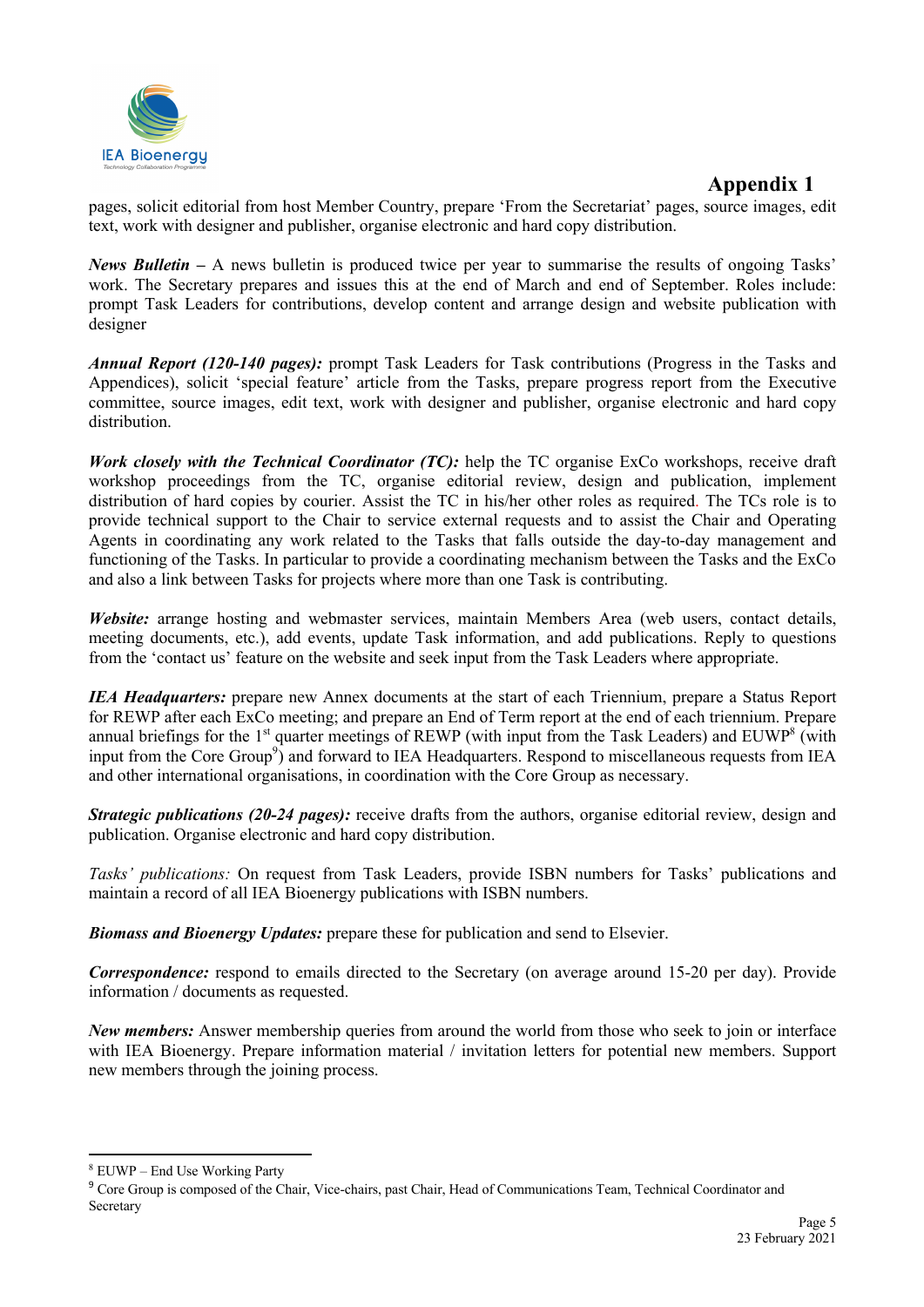

| <b>Item</b>                                               | Indicative<br><b>Secretariat</b><br><b>Budget</b><br><b>USS</b> | <b>Average Budget</b><br>$2018 - 2020^{10}$<br>US\$ |
|-----------------------------------------------------------|-----------------------------------------------------------------|-----------------------------------------------------|
| <b>Fund Administration:</b>                               |                                                                 |                                                     |
| - Secretary (95 hours x hourly rate)                      |                                                                 | 11,900                                              |
| - Audit                                                   |                                                                 | 9,000                                               |
| - Other costs, e.g. online banking                        |                                                                 | 400                                                 |
| <b>Secretarial Service:</b>                               |                                                                 |                                                     |
| - Secretary (840 hours x hourly rate)                     |                                                                 | 105,800                                             |
| - Support staff                                           |                                                                 | 12,000                                              |
| - Postage/Copying etc.                                    |                                                                 | 6,000                                               |
| - Rent for office storage                                 |                                                                 | 1,000                                               |
| <b>Website:</b>                                           |                                                                 |                                                     |
| - Webmaster                                               |                                                                 | 200                                                 |
| - Hosting of website                                      |                                                                 | 800                                                 |
| - Maintenance/Development of website                      |                                                                 | 8,000                                               |
| <b>Travel:</b>                                            |                                                                 |                                                     |
| - Secretary travel, ExCo meetings                         |                                                                 | 7,000                                               |
| <b>Annual Report (1 per annum):</b>                       |                                                                 |                                                     |
| - Editing/design/printing/distribution                    |                                                                 | 12,000                                              |
| Workshop proceedings (2 per annum):                       |                                                                 |                                                     |
| - Preparation/editing/design/printing/distribution        |                                                                 | 10,000                                              |
| - External editorial support                              |                                                                 | $\theta$                                            |
| Newsletters (2 per annum):                                |                                                                 |                                                     |
| - Preparation/design/printing                             |                                                                 | 9,000                                               |
| <b>News Bulletin (2 per annum)</b>                        |                                                                 |                                                     |
| - Preparation / upload                                    |                                                                 | 500                                                 |
| <b>Reports for IEAHQ:</b>                                 |                                                                 |                                                     |
| - Status Reports (two per year), End of Term report, etc. |                                                                 | 1.000                                               |
| <b>Biomass &amp; Bioenergy Updates</b>                    |                                                                 |                                                     |
| - Update Report (two per year)                            |                                                                 | 1,500                                               |
| Total                                                     |                                                                 | 196,100                                             |

# **Indicative Secretariat Budget for 2022 (US\$)**

**Fund Administration:** Multiply the expected hours by the tendered hourly rate. See job description.

**Audit:** The expected cost of a professional audit of the Secretariat Fund at year end. This includes Secretary and support staff time cost in addition to the audit cost. The current Secretary uses KPMG.

**Secretariat Services:** Multiply the expected hours by the tendered hourly rate. See job description.

**Rent for office storage** – Allow for renting storage space, suitable for approx. 1.5m wide by 1.5m high standard bookcase, for IEA Bioenergy archive material and publications.

**Website:** Allow for the cost of a webmaster, website hosting, and any envisaged development of the website.

**Travel:** The Secretary will attend two ExCo meetings per year. This is the budget for these trips.

**Annual Report (120-140 pp)** – There is a standard template. The cost of preparing the text is covered within Secretariat Services (see above). This budget item is for the subsequent costs. The ExCo has agreed that the Task which prepares the feature article should be paid US\$2,000 – allow for this in the budget. The print run is 400

 $10$  Based on current Secretary's requested budgets submitted to the  $4<sup>th</sup>$  quarter Executive Committee meetings.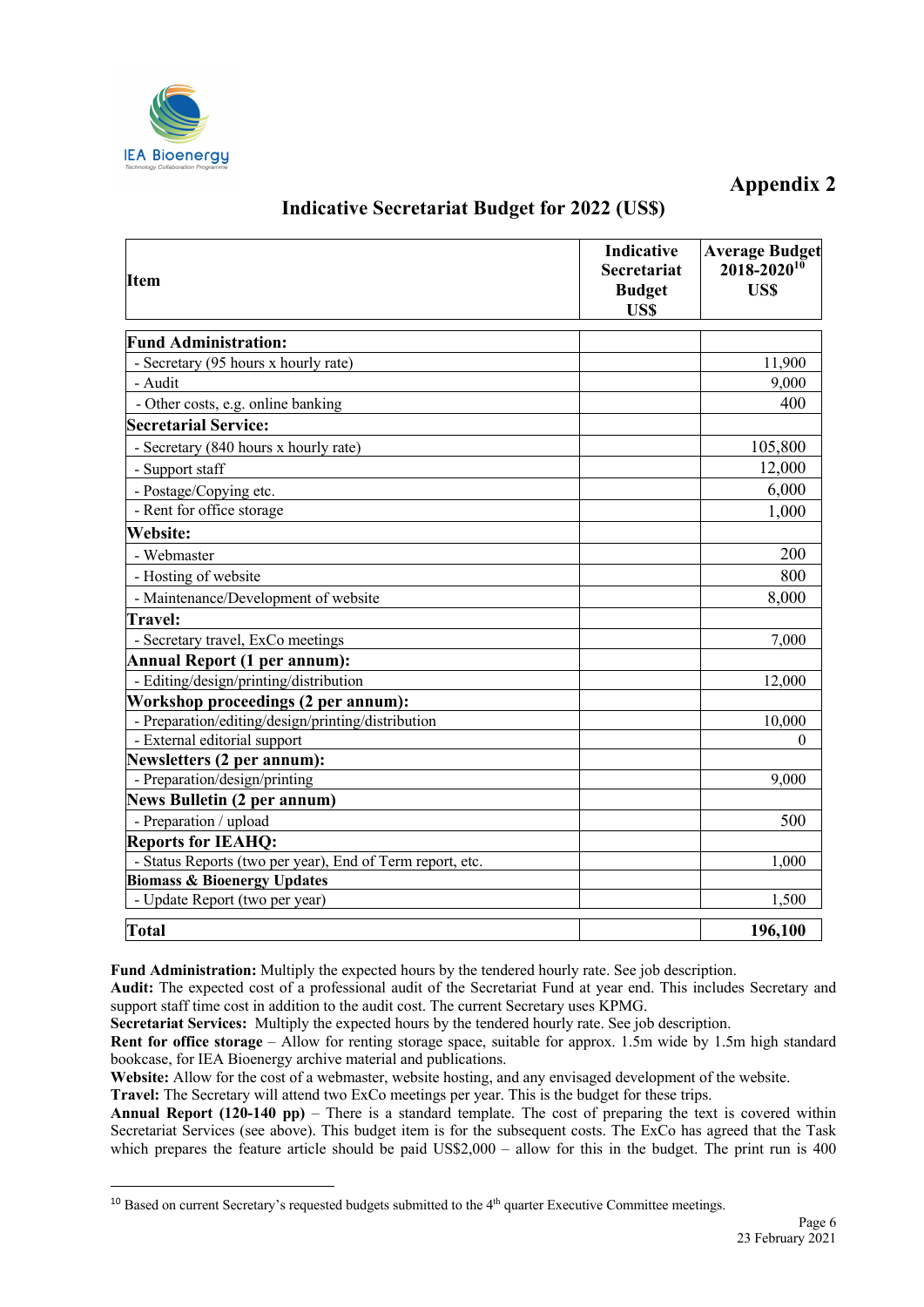

copies. (https://www.ieabioenergy.com/wp-content/uploads/2020/05/IEA-Bioenergy-Annual-Report-2019-Rev-26- May-2020.pdf)

**Workshop proceedings (20-24 pp)** – There is a standard template. The TC prepares a draft text. The Secretary then takes over and produces the publication. This budget item includes Secretary and support staff time cost and is charged to the Strategic Fund. There are normally two proceedings per year. The print run is around 300 copies. (https://www.ieabioenergy.com/wp-content/uploads/2021/01/IEA-Bioenergy-ExCo86-eWorkshop-Final-1.pdf)

**Newsletters (8 pp)** – A newsletter is produced after each ExCo meeting. There is a standard template. The Secretary gathers the material with input from the Tasks and then produces the text for the designer. Distribution is mainly electronic with just 100 printed hardcopies. (https://www.ieabioenergy.com/wp-content/uploads/2021/01/IEA-Bioenergy-News-Volume-322-%E2%80%93-December-2020-1.pdf). This budget item includes Secretary and support staff time cost.

**News Bulletin** – a news bulletin is produced at the end of March and September. The Secretary gathers the material with input from the Tasks and then produces the text for the designer. Distribution is only electronic. This budget item includes Secretary and support staff time cost. (https://www.ieabioenergy.com/blog/publications/iea-bioenergynews-bulletin-september-2020/)

**Reports to IEAHQ** – a Status Report to the REWP / EUWP is produced after each ExCo meeting and an End of Term Report at the end of each triennium. (samples are available on request to the Secretary). This budget item includes Secretary and support staff time cost.

**Biomass & Bioenergy Updates** – an Update is prepared after each ExCo meeting in the Biomass & Bioenergy format and emailed to Biomass & Bioenergy (a sample is available on request to the Secretary). This budget item includes Secretary and support staff time cost and formatting for Biomass & Bioenergy publication.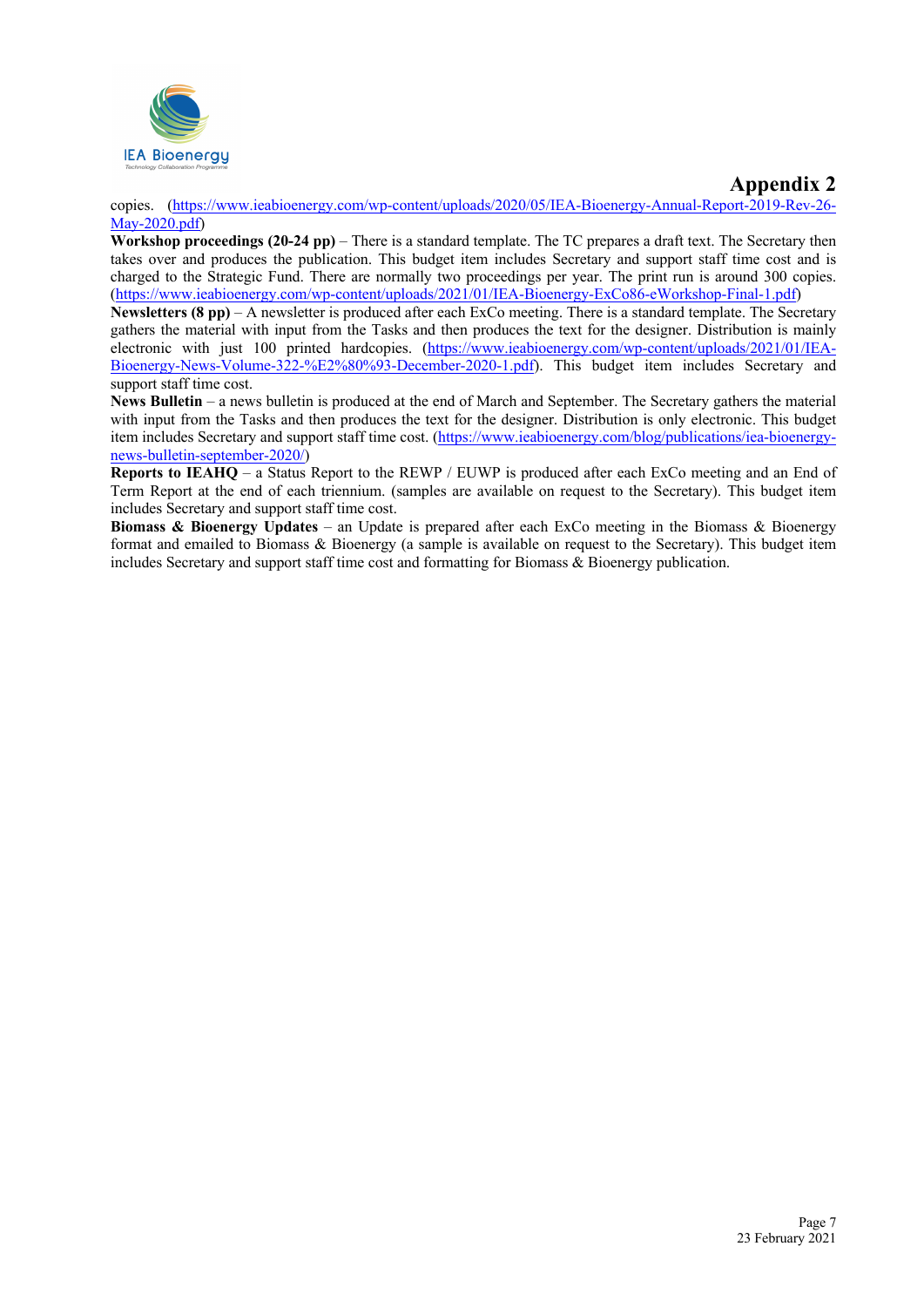

|                | <b>EXUO MEMPERS COMACIS LIST</b>                                                                                                                                                                                                                                                                      |                                                                          |
|----------------|-------------------------------------------------------------------------------------------------------------------------------------------------------------------------------------------------------------------------------------------------------------------------------------------------------|--------------------------------------------------------------------------|
| AUSTRALIA      | <b>Professor Mark Brown</b><br>Director of the Forest Industries Research Group<br>Forest Industries Research Group (ML16)<br>Locked Bag 4<br>University of the Sunshine Coast<br>MAROOCHYDORE DC, QLD 4558<br>Phone: $+61(0)$ 488 123 155<br>+61 7 5456 5544<br>Fax:<br>Email:<br>mbrown2@usc.edu.au | <b>Mrs</b><br>Chief<br>Bioer<br>P.O.<br>Civic<br>ACT<br>Phon<br>Emai     |
| AUSTRIA        | Mr Ing. René Albert<br>Ministry for Climate Action, Environment,<br>Energy, Mobility, Innovation and Technology<br>Radetzkystrasse 2<br><b>1030 WIEN</b><br>Phone: +43 1 711 62 652921<br>Email: Rene.Albert@bmk.gv.at                                                                                | Mrs 1<br><b>BEST</b><br>Techi<br>Inffel<br>8010<br>Phon<br>Emai          |
| <b>BELGIUM</b> | Dr Thibaut Masy<br>Centre wallon de Recherches agronomiques<br>Bâtiment Francini<br>Chaussée de Namur 146<br>5030 Gembloux<br>Phone: +32 81 87 53 24<br>Email: t.masy@cra.wallonie.be                                                                                                                 | Mr.<br>Proje<br>VITC<br>Boer<br><b>MOL</b><br>Phon<br>Fax:<br>Emai       |
| BRAZIL         | Dr Pietro Adamo Sampaio Mendes<br>Director of Biofuels<br>Ministry of Mines and Energy<br>Esplanada dos Ministérios, Bloco U, room 930<br>$Brasília - DF$<br>Phone: +55 61 2032 5029<br>Email: pietro.mendes@mme.gov.br                                                                               | Mr F<br>Head<br>Energ<br><b>Minis</b><br>Espla<br>7019<br>Phon<br>Emai   |
| <b>CANADA</b>  | <b>Mr Oshada Mendis</b><br>Science & Technology Adviser<br>Office of Energy Research & Development<br>Natural Resources Canada<br>580 Booth Street, 14th Floor<br>OTTAWA, Ontario K1A 0E4<br>Phone: +1 613 324 9777<br>$+16139956146$<br>Fax:<br>Email: oshada.mendis@canada.ca                       | Mr J<br>Proje<br>Fores<br>Natur<br>580 E<br>OTT.<br>Phon<br>Fax:<br>Emai |

# **ExCo Members Contacts List**

**Shahana McKenzie** f Executive Officer nergy Australia **Box 127** Square 2608  $ne: +610439555764$ il: shahana@bioenergyaustralia.org.au

#### **Dipl.-Ing Dina Bacovsky**

 $T - Bioenergy$  and Sustainable nologies GmbH ldgasse 21b GRAZ e: +43 7416 52238 35 il: dina.bacovsky@best-research.eu

**Mr. Ruben Guisson**

ect manager biobased economy 0 NV etang 200  $L$ , BE-2400  $he: +32 14 33 58 49$ +32 14 32 11 85 il: <u>ruben.guisson@vito.be</u>

#### **Mr Renato Domith Godinho**

l, Division for New and Renewable gy Resources – DRN stry of Foreign Affairs Esplanada dos Ministérios, Bloco H, 7º Andar  $00-900 - BRASILIA - DF$  $he: +55 61 2030 8613$ il: <u>drn@itamaraty.gov.br</u>

### **Mr Jeff Karau**

ect Officer st Science Division ral Resources Canada Booth Street, AWA, Ontario K1A 0E4 Phone: +1 613 947 8997 +1 613 947 9035 Email: jkarau@rncan.gc.ca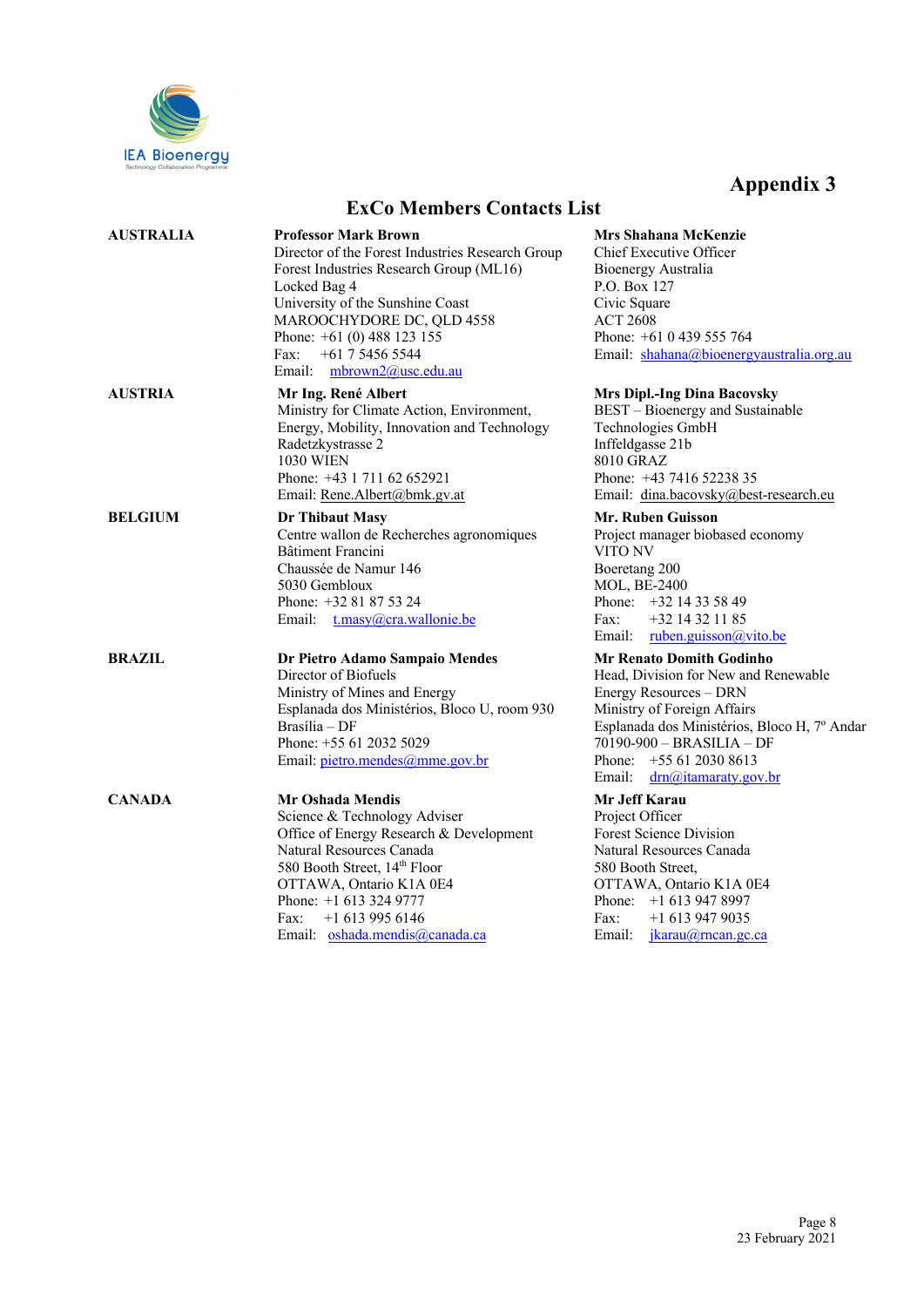

|                | Member                                                                                                                                                                                                                                                                | <b>Alternate Member</b>                                                                                                                                                                                                                                   |
|----------------|-----------------------------------------------------------------------------------------------------------------------------------------------------------------------------------------------------------------------------------------------------------------------|-----------------------------------------------------------------------------------------------------------------------------------------------------------------------------------------------------------------------------------------------------------|
| <b>CHINA</b>   | <b>Dr Dongming Ren</b><br>Director of the Center for Renewable Energy<br>Development (CRED) of ERI<br>B1418, Guohong Mansion, Jia No. 11 Muxidi<br>Beili<br>Xicheng District, Beijing 100038<br>Phone: +TBA<br>Email: rendm@eri.org.cn                                | Dr Kejun Dou<br>Senior Bioenergy Advisor,<br>China National Renewable Energy Centre<br>B2206, Guohong Mansion, Jia No. 11 Muxidi<br><b>Beili</b><br>Xicheng District, Beijing 100038<br>Phone: +86 10 63908296 126<br>Email: <u>doukejun@cnrec.org.cn</u> |
| <b>CROATIA</b> | <b>Mr Andro Bacan</b><br>Head of Dept. for Ren. Energy Sources<br>Climate and Environmental Protection<br>Energy Institute Hrvoje Pozar<br>Savska cesta 163<br>10000 Zagreb<br>Phone: +385 1 6040 588<br>Email: abacan@eihp.hr                                        | Mr. Tugomir Majdak<br><b>State Secretary</b><br>Ministry of Agriculture<br>Ulica grada Vukovara 78<br>10000 Zagreb<br>Phone: $+385$ 1 6106 111<br>$+38516109200$<br>Fax:<br>Email: tugomir.majdak@mps.hr                                                  |
| <b>DENMARK</b> | <b>Ms Laerke Skov Hansen</b><br>Advisor<br>Danish Energy Agency – Centre for Energy<br>Administration<br>Niels Bohrs Vej 8D<br>6700 Esbjerg<br>Phone: $+4533926875$<br>Email: <i>lksh@ens.dk</i>                                                                      | Mr Jan Bünger<br>Special Advisor<br>Danish Energy Agency - Centre for Energy<br>Administration<br>Carsten Nieburs Gade 43<br>1577 København<br>Phone: $+4533927919$<br>Email: jbu@ens.dk                                                                  |
| <b>ESTONIA</b> | Ms Liisa Mällo<br>Ministry of Economic Affairs and<br>Communications<br><b>Energy Department</b><br>Harju Street 11<br>15072 Tallinn<br>Phone: +372 625 6321<br>Email: <i>liisa.mallo@mkm.ee</i>                                                                      | <b>Mr Joel Peetersoo</b><br>Ministry of Economic Affairs and<br>Communications<br>Economic Development Department<br>Harju Street 11<br>15072 Tallinn<br>Phone: +372 639 7609<br>Email: Joel.Peetersoo@mkm.ee                                             |
| <b>FINLAND</b> | Ms Aila Maijanen<br>Senior Advisor<br><b>Business Finland</b><br>P.O. Box 69<br>00101 HELSINKI<br>Phone: +358 50 557 7882<br>Email: aila.maijanen@businessfinland.fi                                                                                                  | Dr. Antti Arasto<br>VTT TECHNICAL RESEARCH CENTRE OF<br><b>FINLAND</b><br>Biologinkuja 5, Espoo<br>P.O. Box 1000<br>FI-02044 VTT<br>Phone: +358 20 722 4016<br>Email: antti.arasto@vtt.fi                                                                 |
| <b>FRANCE</b>  | <b>Mde Emilie Machefaux</b><br>Cheffe de service adjointe<br>Service Forêt, Alimentation et Bioéconomie<br>20 avenue du Grésillé - BP 90406<br>F - 49004 ANGERS Cedex 01<br>Phone: +33 2 41 20 43 27<br>+33 2 41 20 43 02<br>Fax:<br>Email: emilie.machefaux@ademe.fr | <b>Mde Miriam Buitrago</b><br>Engineer<br>Service Forêt, Alimentation et Bioéconomie<br><b>ADEME</b><br>20 avenue du Grésillé - BP 90406<br>F - 49004 ANGERS Cedex 01<br>Phone: +33 2 41 20 74 18<br>Email: miriam.buitrago@ademe.fr                      |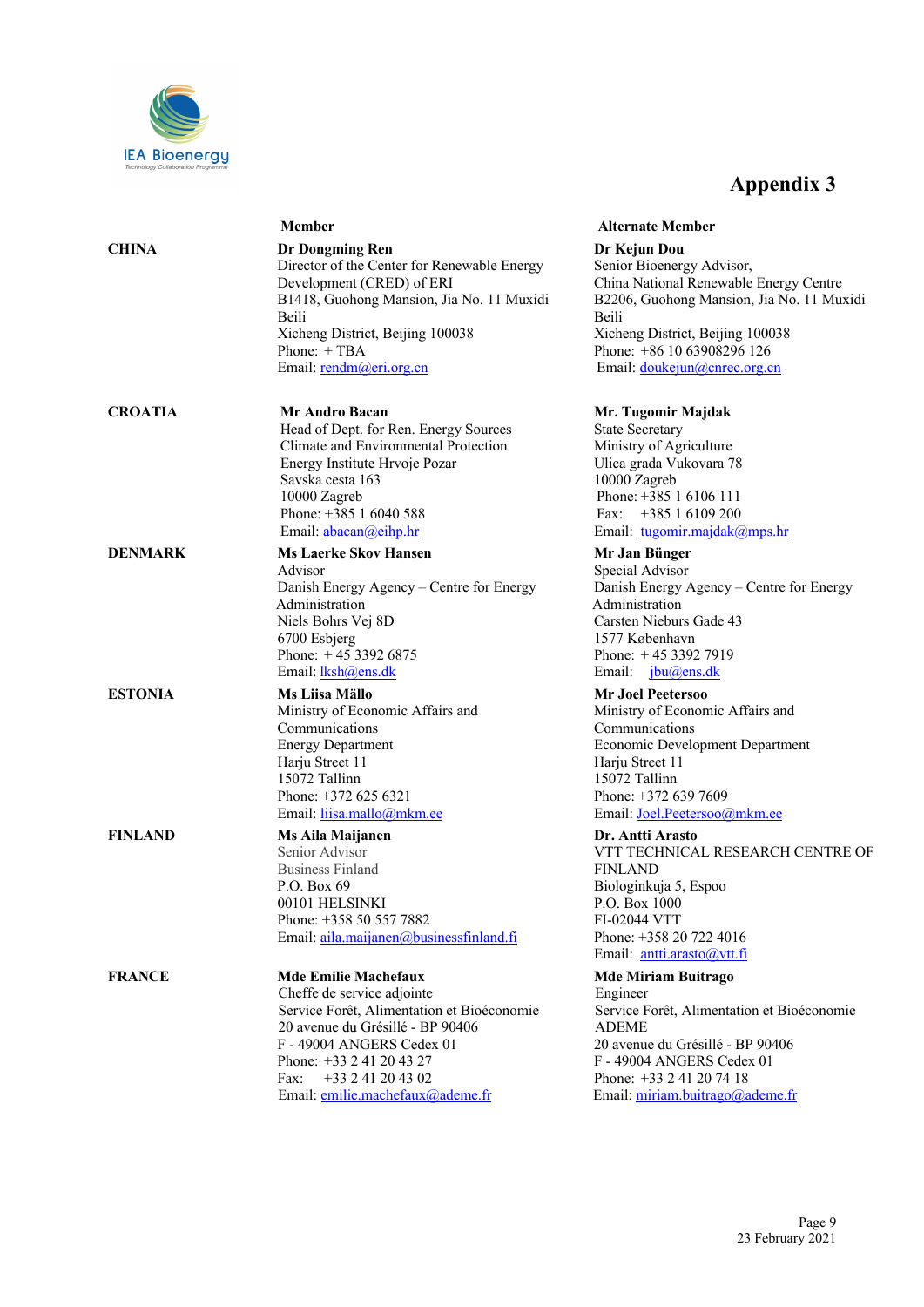

|                | <b>Member</b>                                                                                                                                                                                                                                                  | <b>Alternate Member</b>                                                                                                                                                                                                |
|----------------|----------------------------------------------------------------------------------------------------------------------------------------------------------------------------------------------------------------------------------------------------------------|------------------------------------------------------------------------------------------------------------------------------------------------------------------------------------------------------------------------|
| <b>GERMANY</b> | <b>Mr Birger Kerckow</b><br>Fachagentur Nachwachsende Rohstoffe<br>$e.V.$ (FNR)<br>Hofplatz 1<br>GÜLZOW-PRÜZEN, 18276<br>Phone: +49 3843 693 0125<br>Fax:<br>$+4938436930102$<br>Email: B.Kerckow@fnr.de                                                       | Dr Volker Niendieker<br>Federal Ministry of Food and Agriculture<br>(BMEL)<br>Wilhelmstraße 54<br>10117 Berlin<br>Phone: $+493018529-3140$<br>+49 30 18 529 55-3140<br>Fax:<br>Email: volker.niendieker@bmel.bund.de   |
| INDIA          | <b>Shri Sunil Kumar</b><br>Joint Secretary (Refinery)<br>Ministry of Petroleum & Nat. Gas<br>Shastri Bhawan<br>New Delhi $-110001$<br>Phone: $+91$ 11 2338 6935<br>Email: jsr.png@nic.in                                                                       | <b>Shri Sushil T. Williams</b><br>Deputy Secretary<br>Ministry of Petroleum & Nat. Gas<br>Shastri Bhawan<br>New Delhi $-110001$<br>Phone:<br>Email:<br>sushilt.williams@gov.in                                         |
| <b>IRELAND</b> | <b>Mr Matthew Clancy</b><br>Programme Manager Bioenergy & CHP<br>Sustainable Energy Authority of Ireland<br><b>Wilton Park House</b><br>Wilton Place<br><b>DUBLIN2</b><br>Phone: $+353$ 1 808 2152<br>+353 1 808 2002<br>Fax:<br>Email: matthew.clancy@seai.ie | To be announced                                                                                                                                                                                                        |
| <b>ITALY</b>   | <b>Mr Luca Benedetti</b><br>Gestore dei Servizi Energetici - GSE S.p.A.<br>Viale Maresciallo Pilsudski, 92<br>00197 ROME<br>Phone: $+390680114572$<br>+39 06 8011 2040<br>Fax:<br>Email: <u>luca.benedetti@gse.it</u>                                          | Mr Vito Pignatelli<br><b>ENEA</b><br>Research Centre of Casaccia<br>Via Anguillarese, $301 - 00123 -$<br>S.M. di Galeria, ROME<br>Phone: $+390630484506$<br>+39 06 3048 6514<br>Fax:<br>Email: vito.pignatelli@enea.it |
| JAPAN          | Mr Shinji Furukawa<br>Director Biomass Group<br><b>NEDO</b><br>Muza Kawasaki Central Tower 18F<br>1310 Ohmiyacho, Saiwai-ku, Kawasaki,<br>KANAGAWA 212-8554<br>+81 44 520 5271<br>Phone:<br>+81 44 520 5275<br>Fax:<br>Email:<br>furukawasnj@nedo.go.jp        | To be announced                                                                                                                                                                                                        |
| KOREA          | Dr In-Gu Lee<br>Principal Researcher<br>Biomass and Wastes to Energy Laboratory<br>Korea Institute of Energy Research (KIER)<br>152, Gajeong-ro, Yuseong-gu<br>Daejong, 34129<br>Phone: $+8242-860-3559$<br>Email:<br>samwe04@kier.re.kr                       | Mr Hyun Taek Cho<br>Program Manager<br>New & Renewable Energy Industry Division<br>Korea Energy Agency (KEA)<br>323 Jongga-ro, Jung-gu<br><b>Ulsan 44538</b><br>Phone: +82-52-920-0733<br>Email: taaek@energy.or.kr    |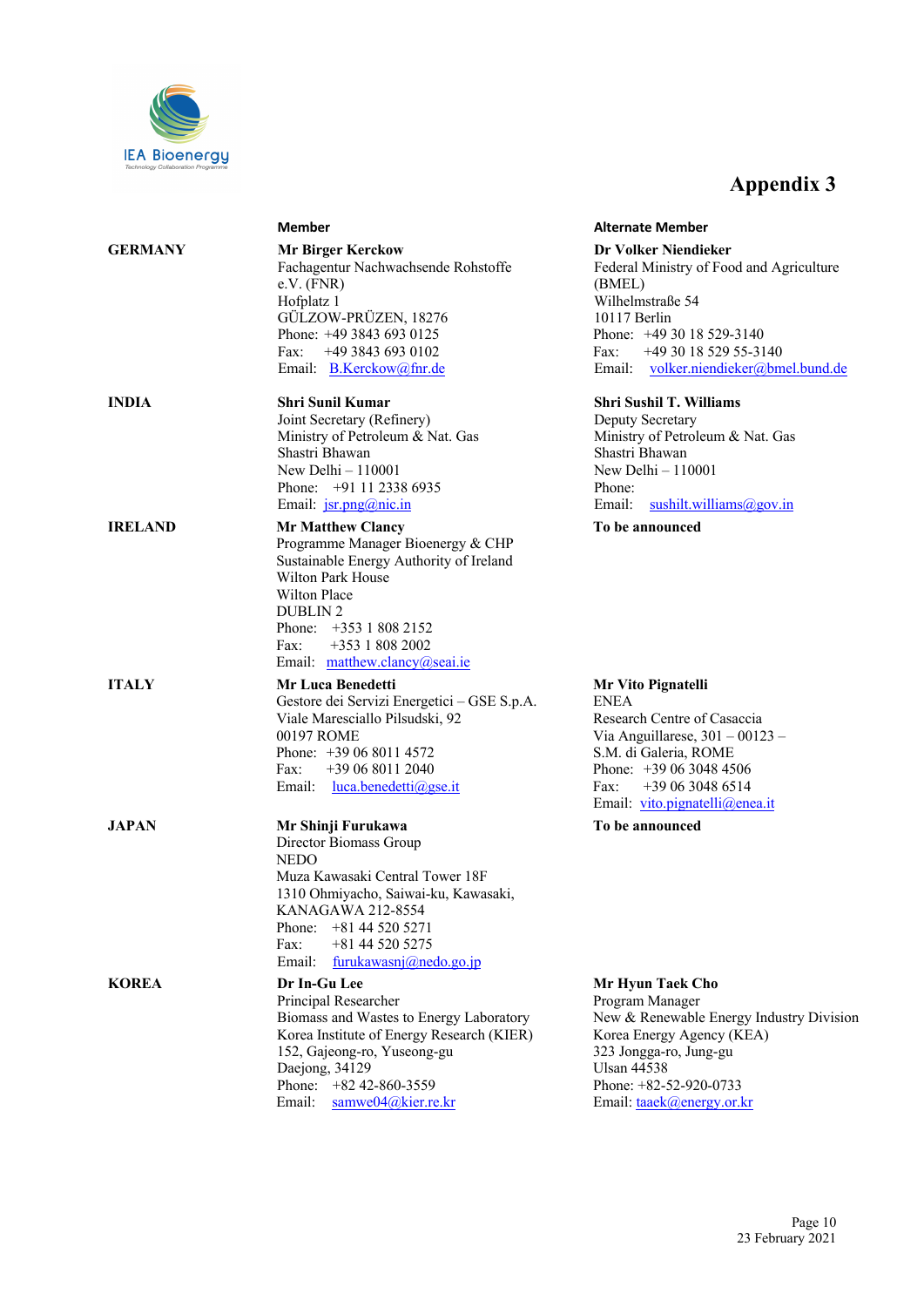

|                     | <b>Member</b>                                                                                                                                                                                                                                                                                                                                | <b>Alternate Member</b>                                                                                                                                                                                          |
|---------------------|----------------------------------------------------------------------------------------------------------------------------------------------------------------------------------------------------------------------------------------------------------------------------------------------------------------------------------------------|------------------------------------------------------------------------------------------------------------------------------------------------------------------------------------------------------------------|
| NETHERLANDS         | <b>Ir Kees Kwant</b><br>Senior Expert Bioenergy and Biobased Economy<br>Netherlands Enterprise Agency<br>Ministry of Economic Affairs<br>PO Box 8242,<br>UTRECHT, 3503 RE<br>Phone: $+31886022458$<br>Email: kees.kwant@rvo.nl                                                                                                               | <b>Mr Dinand Drank</b><br>Ministry of Econor<br>Policy<br>Directorate-general<br>Directorate Sustain<br>Policy<br>PO Box 20401 Der<br>$+316$<br>Phone:<br>Email: D.Drankier                                      |
| <b>NEW ZEALAND</b>  | <b>Dr Paul Bennett</b><br><b>SCION</b><br>Private Bag 3020<br><b>ROTORUA</b><br>Phone: $+64$ 7 343 5601<br>Fax: +64 7 348 0952<br>Email: paul.bennett@scionresearch.com                                                                                                                                                                      | To be announced                                                                                                                                                                                                  |
| NORWAY              | Mr Per Arne Karlsen<br>The Research Council of Norway<br>Department of Energy Research<br>Postboks 564<br>1327 Lysaker<br>Phone: +47 22 03 75 80<br>Email: pak@rcn.no                                                                                                                                                                        | <b>Mr Trond Bratsbo</b><br><b>ENOVA</b><br>P.O. Box 5700 Tor<br>7437 TRONDHEIN<br>Phone: +4745664<br>Email:<br>Trond.Bra                                                                                         |
| <b>SOUTH AFRICA</b> | Mr David Mahuma<br>SANEDI (South African National Development<br>Institute)<br>Block C, Upper Grayston Office Park<br>152 Ann Crescent, Strathavon<br>SANDTON, 2146<br>Phone: $+27$ 11 038 4307<br>Email: davidm@sanedi.org.za                                                                                                               | To be announced                                                                                                                                                                                                  |
| <b>SWEDEN</b>       | <b>Mr Jonas Lindmark</b><br>Swedish Energy Agency<br>Dept. for Research & Innovation<br>P.O. Box 310<br>Eskilstuna, SE-631 04<br>Phone: +46 16 544 2294<br>$+46$ 16 544 2261<br>Fax:<br>Email: Jonas.Lindmark@energimyndigheten.se                                                                                                           | Dr Göran Bernde<br>Professor - Biomas<br>Division of Physica<br>Department of Spa<br>Chalmers Universi<br>SE-41296 Gothenb<br>$+463177$<br>Phone:<br>$+463177$<br>Fax:<br>Email:<br>goran.ber                    |
| <b>SWITZERLAND</b>  | <b>Dr Sandra Hermle</b><br>Energy Research Specialist, Bioenergy<br>Federal Department of the Environment<br>Transport, Energy and Communications<br>Swiss Federal Office of Energy SFOE<br>Mühlestrasse 4, 3063 Ittigen, postal address: 3003<br>Bern<br>Tel. +41 58 465 89 22<br>Fax +41 58 463 25 00<br>Email: sandra.hermle@bfe.admin.ch | <b>Dr Matthieu Buch</b><br>Renewable energy<br>Federal Departmen<br>Transport, Energy<br>Swiss Federal Offic<br>Mühlestrasse 4, 30<br>3003 Bern<br>Tel. +41 58 462 56<br>Fax +41 58 462 25<br>Email: matthieu.bu |

**Drankier Economic Affairs and Climate** -general for Climate and Energy Sustainable Heating and Subsurface 401 Den Haag, 2500 EK  $+ 31 6 15597316$ Drankier@minezk.nl

**Bratsberg** 700 Torgarden NDHEIM Phone: +4745664720 rond.Bratsberg@enova.no

#### **Berndes**

Biomass and Land Use Physical Resource Theory of Space, Earth and Environment Iniversity of Technology Gothenburg Phone: +46 31 772 3148 Fax: +46 31 772 3150 oran.berndes@chalmers.se

#### eu Buchs

energy specialist, Biomass partment of the Environment t<br>Energy and Communications ral Office of Energy SFOE se 4, 3063 Ittigen, postal address: 462 56 40 462 25 00 thieu.buchs@bfe.admin.ch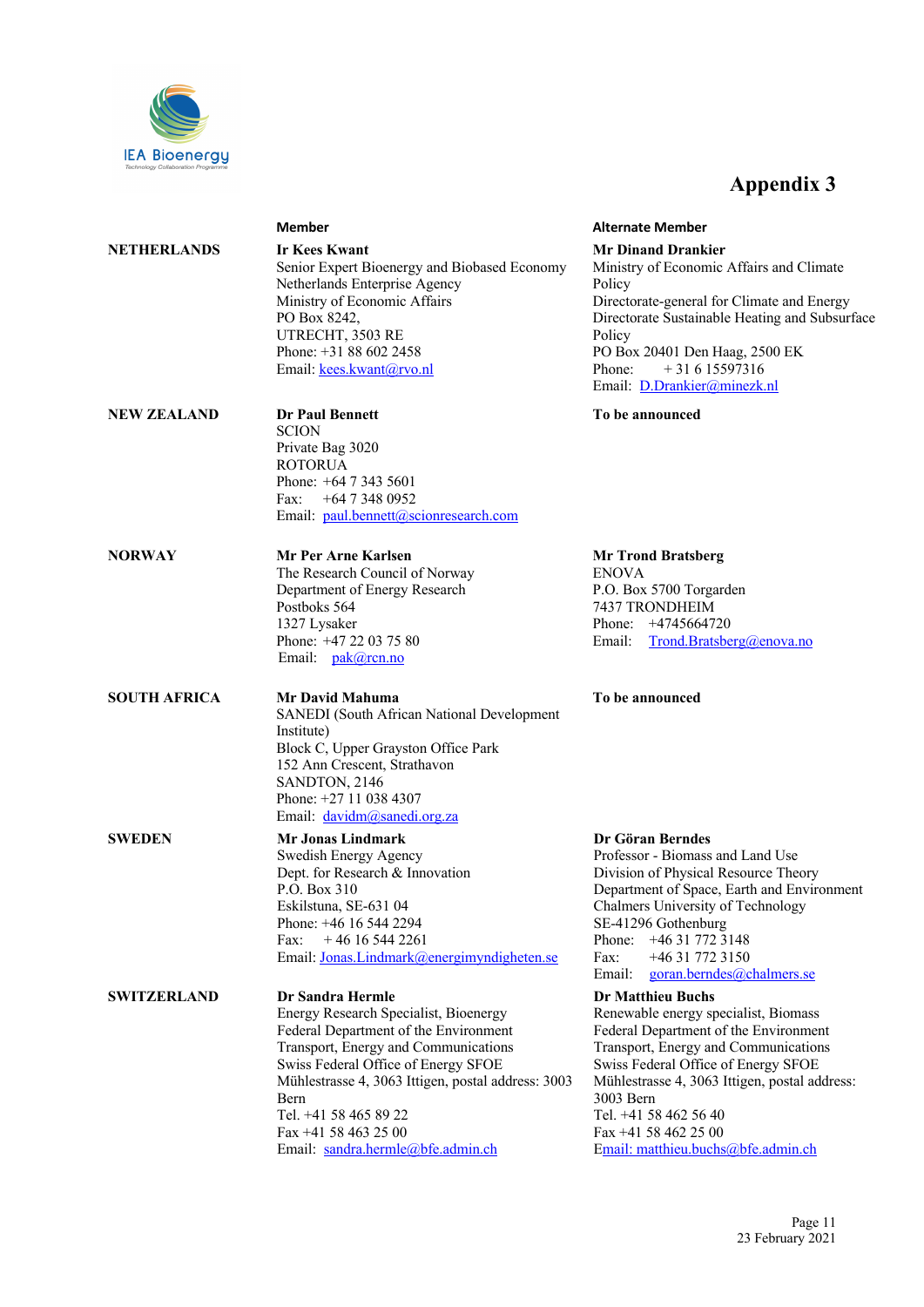

|                                      | <b>Member</b>                                                                                                                                                                                                                                                                                        | <b>Alternate Member</b>                                                                                                                                                                                                                                                          |
|--------------------------------------|------------------------------------------------------------------------------------------------------------------------------------------------------------------------------------------------------------------------------------------------------------------------------------------------------|----------------------------------------------------------------------------------------------------------------------------------------------------------------------------------------------------------------------------------------------------------------------------------|
| <b>UNITED</b><br>KINGDOM             | <b>Mr Peter Coleman</b><br>Head of Bioenergy & Land Use Science<br>Department for Business, Energy & Industrial<br>Strategy<br>Science & Innovation for Energy & Climate<br>Directorate<br>1 Victoria Street<br>LONDON, SW1H 0ET<br>Phone: $+44$ (0)300 068 8270<br>Email: peter.coleman@beis.gov.uk | To be announced                                                                                                                                                                                                                                                                  |
| <b>USA</b>                           | Mr Jim Spaeth<br>Bioenergy Technologies Office<br>System Development & Integration, Program<br>Manager<br>Energy Efficiency and Renewable Energy<br>U.S. Department of Energy<br>15013 Denver West Parkway<br>Golden, CO 80401<br>Phone: $+1$ 720 356 1784<br>Email: jim.spaeth@ee.doe.gov           | <b>Mrs Corinne Drennan</b><br>Pacific Northwest National Lab<br>902 Battelle Blyd<br>P.O. Box 999, MSIN: P8-60<br>Richland, WA 99352<br>Phone: $+1$ 509 372 6330<br>Email: corinne.drennan@pnnl.gov                                                                              |
| <b>EUROPEAN</b><br><b>COMMISSION</b> | Mr Eric Fee<br>Policy Officer<br>European Commission Directorate General for<br>Energy<br>Unit New Energy technologies, innovation and<br>clean coal<br>Rue Demot 24, 1040 BRUSSELS, DM-24 03/92<br><b>BELGIUM</b><br>Phone: +32 2 295 9537<br>Email: Eric.Fee@ec.europa.eu                          | <b>Mr Nicolae Scarlat</b><br>Scientific Support Officer<br>European Commission-Joint Research Centre<br>Unit Energy Efficiency and Renewables<br>Via E. Fermi, 2749<br>I-21027 Ispra (VA)<br><b>ITALY</b><br>$+390332786551$<br>Phone:<br>Email:<br>Nicolae.Scarlat@ec.europa.eu |
| TECHNICAL<br><b>COORDINATOR</b>      | <b>Mr Luc Pelkmans</b><br><b>CAPREA Sustainable Solutions</b><br>Tortelstraat 50<br><b>MOL, BE-2400</b><br>Phone:<br>+32 492 97 79 30<br>Email:<br>luc.pelkmans@caprea.be                                                                                                                            |                                                                                                                                                                                                                                                                                  |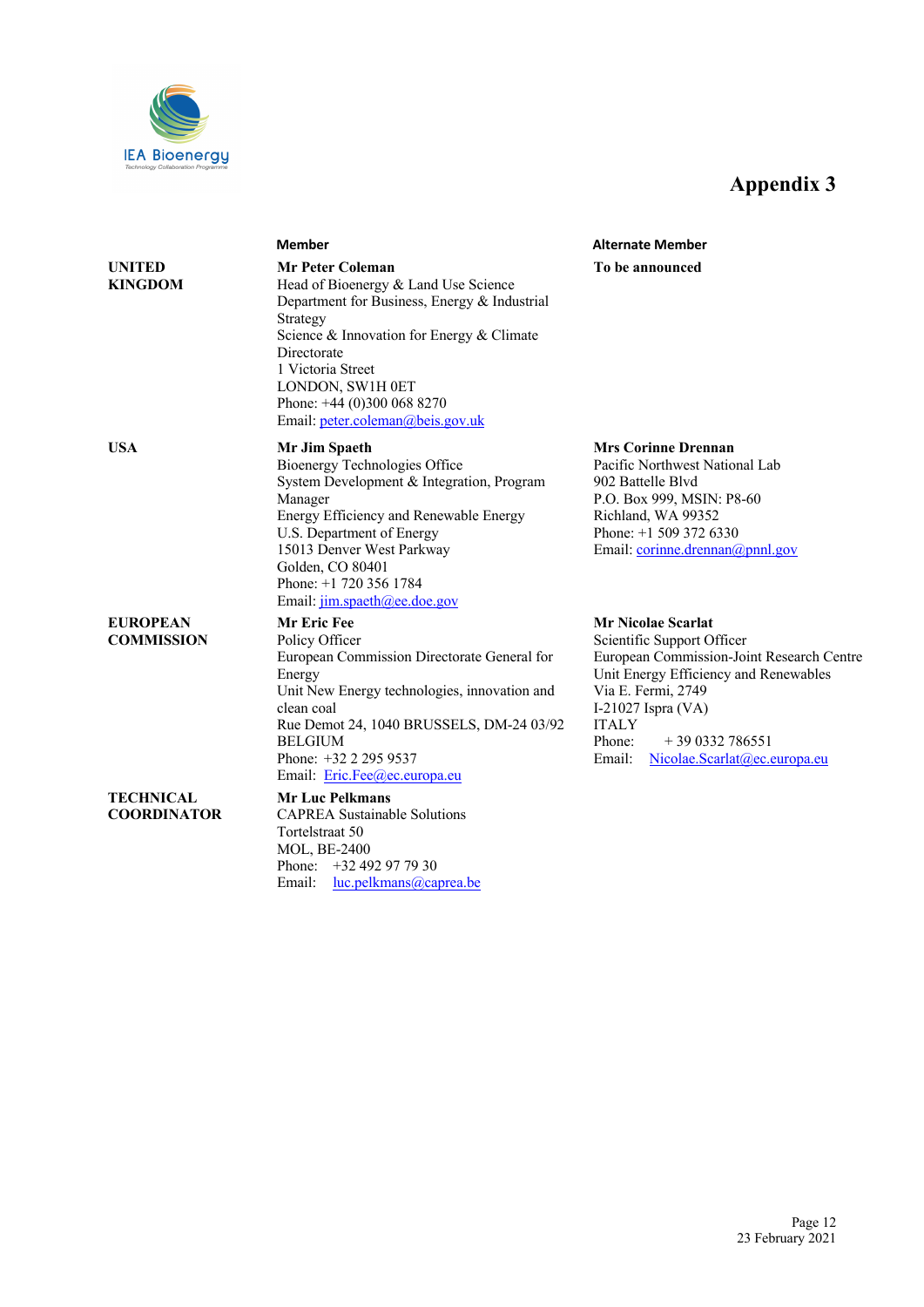

### **IEA BIOENERGY TECHNOLOGY COLLABORATION PROGRAMME (IEA BIOENERGY TCP)**

#### **STRATEGIC PLAN 2020-2025**

**Introduction**: The IEA Bioenergy TCP was originally established in and has been operating since 1978. This sixth Strategic Plan covers the period from 1 March 2020 to 28 February 2025 and is an element in the Request for Extension process for a new five-year term beginning on the 1 March 2020.

**Mission of IEA Bioenergy**: The mission of the IEA Bioenergy TCP is to increase knowledge and understanding of bioenergy systems in order to facilitate the commercialisation and market deployment of environmentally sound, socially acceptable, and cost-competitive, low-carbon bioenergy systems and technologies, and to advise policy and industrial decision makers accordingly. The IEA Bioenergy TCP realises the mission by providing platforms for international collaboration and information exchange in bioenergy research, technology development, demonstration, and policy analysis—including through network development, information dissemination, and the provision of science-based analysis and advice.

**Context for Strategic Plan**: Bioenergy is the main source of renewable energy today, contributing to energy used in power generation, heat for industry and buildings, and fuel for transport. Context for the development of the Strategic Plan includes the Paris climate accord within the United Nations (UN) Framework Convention on Climate Change (UNFCCC), the UN Sustainable Development Goals, the continuing importance of security of energy supply, the IEA *Technology Roadmap: Delivering Sustainable Bioenergy* (2017), and the deployment of modern renewable energy in emerging and developing economies. In this context, there are significant opportunities for the IEA Bioenergy TCP to seize, but also challenges to address.

The key challenge is that there is an urgent need to accelerate the contribution of bioenergy across all sectors—most notably in the transport sector where consumption must triple by 2030.<sup>1</sup> The opportunities for bioenergy include its important role in:

- Reducing greenhouse gas emissions and improving the global carbon balance
- Limiting global temperature rise (as agreed to in the Paris accord)
- Transitioning to a low-carbon, energy-secure economy with an increased focus on the circular economy, cascading use of renewable materials, and the biobased economy
- Integrating growing shares of variable renewable energy into energy systems.

Interaction and collaboration with other new and existing international organisations to promote and accelerate bioenergy is also critically important. The evolving global energy landscape offers an opportunity and an obligation from the IEA Bioenergy TCP to develop and introduce bioenergy as lowcarbon and clean energy, within an increasingly renewable energy system, while doing so sustainably.

**Objectives of the Plan**: The objectives of the plan are to enable bioenergy to substantially contribute to future global energy demand within a growing global bioeconomy; provide significant greenhouse gas savings across all energy sectors; and contribute to the Sustainable Development Goals. Bioenergy can and must deliver increasing results in decarbonising transport, heat, power and electricity, including through its capacity to deliver negative emissions by, among many pathways, bioenergy with carbon capture and storage/utilisation (BECC/BECCUS).

In the Strategic Plan, the IEA Bioenergy TCP will focus on the following:

- Development of the global opportunities for increased sustainable biomass production in agricultural and forestry systems, as well as sustainable landscape management
- Establishment of sustainable and efficient biomass supply chains based on transparent, sciencebased criteria
- Decarbonisation potential for bioenergy for its capacity to deliver negative emissions.
- Development and application of innovative technologies, partnered with existing ones, designed to meet the commercial needs of the evolving global market in the heating, electricity, and transportation sectors.

The IEA Bioenergy TCP will engage all relevant stakeholders in a dialogue to help shape the actions of the TCP; expand outreach to emerging and developing countries; and enhance and optimise communication channels to disseminate outputs to policy makers, decision makers, and the wider stakeholder community.